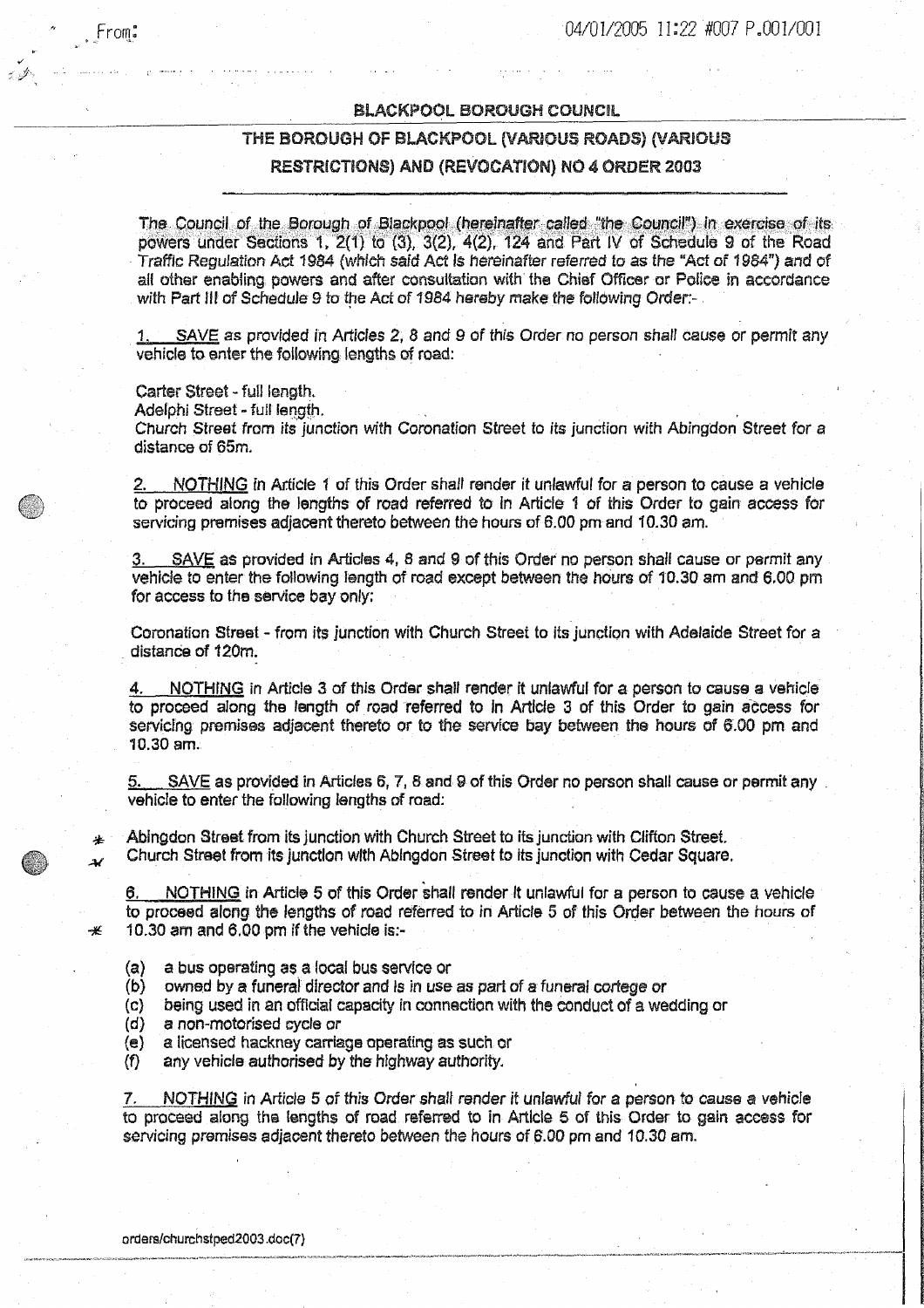NOTHING In Articles 1, 3, 5 and 12 of this Order shall render it unlawful for a person to cause a vehicle to proceed along the lengths of road referred to in Articles 1, 3,5-and 12 of this Order if the vehicle:

(a) is being used for Fire Brigade, Ambulance or Police purposes or in the service of a local authority in pursuance of statutory powers or duties, or,

(b) cannot conveniently be used for such purpose in any other place and is being used in connection with any building or demolition operation, the removal of any obstruction to traffic, the maintenance, improvement or reconstruction of any of the lengths of carriageway or road so referred to, or the Installation, treatment or removal of street furniture, gardens or any other thing therein or thereon, or the laying, erection, alteration or repair in or near any of the said lengths of Carriageway or road of any sewer or of any main, pipe or apparatus for the supply of gas, water or electricity or of any telegraphic line as defined in the Telegraph Act 1878.

9. NOTHING in Articles 1, 3, 5 and 12 of this Order shall render it unlawful for a person to cause a vehicle to proceed along the lengths of road referred to in Articles 1, 3 and 5 and 12 of this Order between the hours of 10.30 am and 6.00 pm If the vehicle is a security vehicle being used for the delivery and collection of cash .

THE Borough of Blackpool (Various Roads) (Conaolidation . of Waiting Restrictions, On Street Parking Places, One-Way Traffic, Prohibition of Through Traffic, Pedestrian Areas, Weight Restrictions, Width Restrictions and Protection of Bus Stops) Order 2000 shall have effect as though the provision contained In the First Schedule to this Order were contained in and formed part of the Third Schedule of the said Order of 2000; the provisions contained in the Second Schedule to this Order were contained in and formed part of Article 21 of the said Order of 2000 and the provisions contained In the Third and Fourth Schedules to this Order were contained in and formed part of Article 18.

THE provisions contained in the Third Schedule of the said Order of 2000 are revoked so far as the lengths of road referred to in the Fifth Schedule to this Order are concerned so that the said lengths of road become two way streets.

12. NO person shall cause or permit any vehicle to proceed on the lengths of road described in the Sixth Schedule of this Order other than for the purpose of servicing to premises In that road.

13. THE said Order of 2000 shall be in full force and effect as if the above provisions had originally formed part thereof:

14. ANY provisions contained in the said Order of 2000 and inconsistent with the provisions of this Order are hereby revoked.

15, THIS Order shall come into operation on the 1<sup>st</sup> day of March 2004 and may be cited as "THE BOROUGH OF BLACKPOOL (VARIOUS ROADS) (VARIOUS RESTRICTIONS) AND (REVOCATION) NO 4 ORDER 2003'.

Given under the Common Seal of the Council of the Borough of Blackpool on the 12<sup>th</sup> day of February 2004.

THE COMMON SEAL of The Blackpool Borough Council was hereunto affixed In ) the presence of:-

> Head of LegaLand Democratic Services Chiep Solicitor